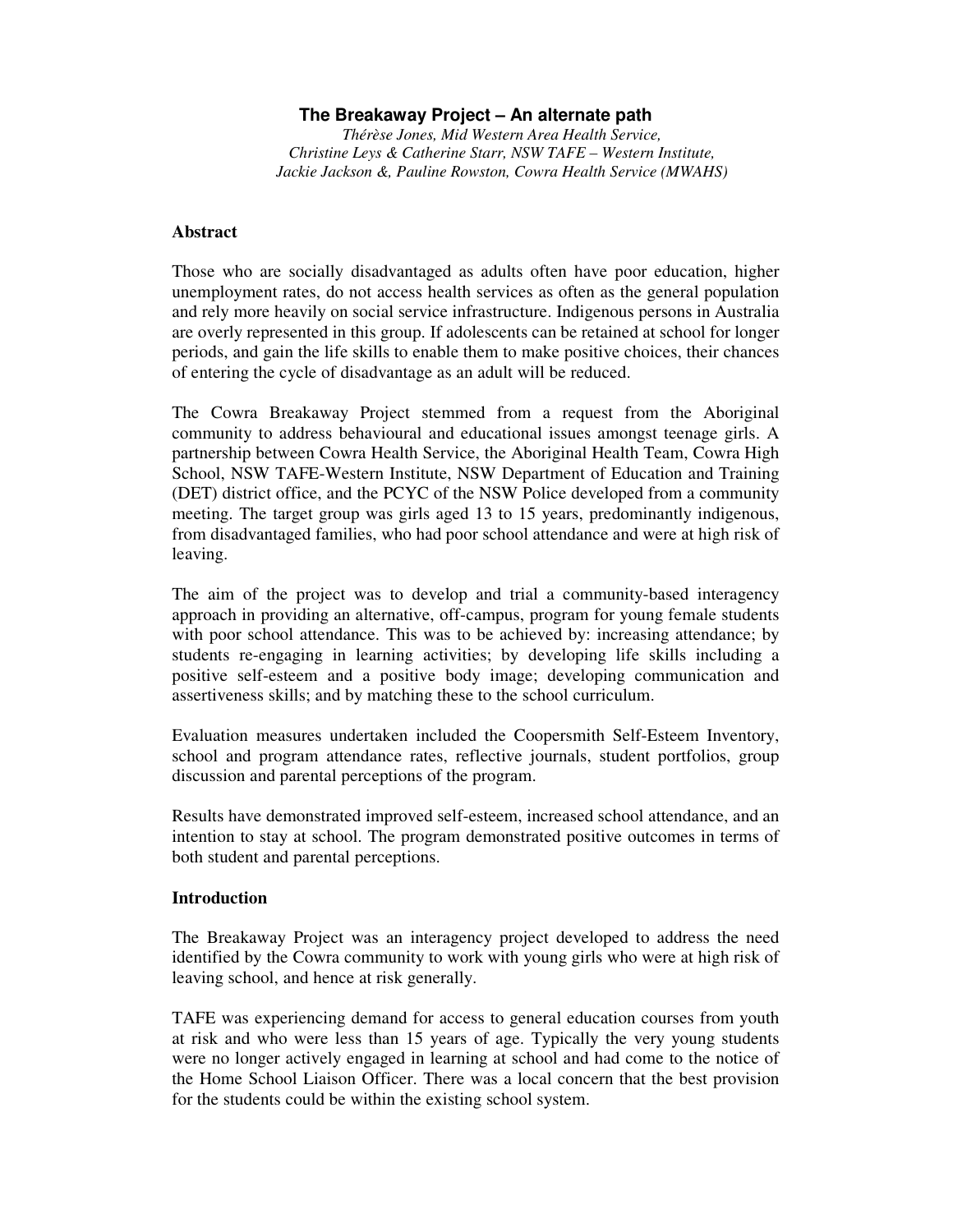Once the need was highlighted, a large number of government and non-government agencies, including TAFE, the Cowra Health Service Aboriginal Health Education Officer, the Women's Health Nurse and the PCYC who dealt with youth in Cowra, were invited to come together by the Home School Liason Officer. A working party was formed to address the issue and develop the program. A Memorandum of Understanding was developed which identified and clarified the roles and responsibilities for each participating agency. The PCYC had a grant from the NSW Department of Sport and Recreation to undertake activities and this was used to fund the program.

# **Literature review**

Education has a role in influencing the socio-economic position of an individual. Educational qualifications are an indicator of an individual's position in the workforce, which is linked to income, housing and material resources (Acheson 1998). All are key social determinants of health (Wilkinson & Marmot 2003). Low socio-economic position, poor educational achievement, poor housing, social exclusion, and isolation have been associated with poor adult health (Wilkinson & Marmot 2003). Compared to other Australians, Aboriginal and Torres Strait Islanders are disadvantaged on a number of socio-economic indicators including, education, employment and income (AIHW 2003). Aboriginal and Torres Strait Islanders suffer disadvantage from a young age and continue to be disadvantaged throughout their lives (AIHW 2003).

Education has the role of ensuring that young people have the practical, social and emotional skills and knowledge to achieve a full and healthy life, to participate fully in society and in providing an environment that is safe, healthy and conducive to learning (Acheson 1998).

School exclusion and truancy are associated with educational underachievement, increased involvement in crime both as victims and perpetrators and substance misuse in the short term and unemployment, homelessness, teenage pregnancy and crime in the longer term. (Acheson 1998, Social Exclusion Unit (SEU) 1998, DfEE 1999) Many of the factors related to truancy also fall outside the school system such as family and peer influences. (SEU, 1998)

So who is responsible for addressing the issue? Many government departments deal with youth and the consequences of poor school retention. NSW Department of Education and Training both for schools and TAFE clearly target young people from disadvantaged groups such as Aboriginal and Torres Strait Islanders and those from low socio-economic backgrounds, with a focus on increased participation rates (DET 2002), as does the Aboriginal Education Policy (Department of School Education 1995). The NSW Police, through the PCYC, support education and personal development to provide skills and enhance confidence in young people, aim to reduce truancy and coordinate a young offenders program (PCYC 2003), while NSW Health has as a key priority, addressing health inequalities and the underlying social determinants of health (NSW Health). NSW Health has developed and implemented a Health Promoting Schools policy and framework, outlining best practice in working with schools which links the school environment or ethos with the curriculum and the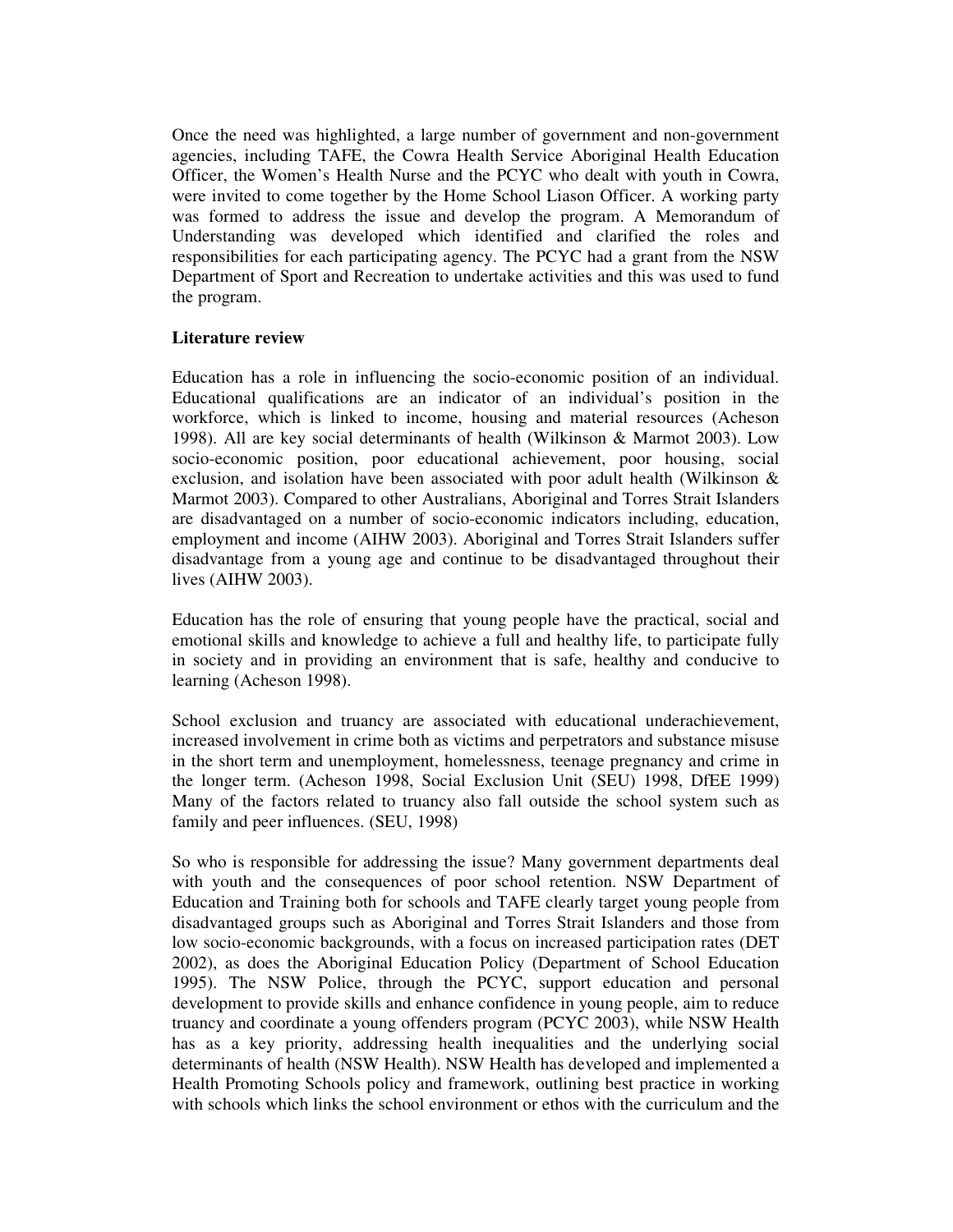school community (NSW Department of Health 1996, NSW Health Department 2000). The NSW Premier's Department has also introduced the Families First strategy and the Strengthening Communities Strategy (Alperstein & Nossar 2002), yet, to date little appears to target youth at risk in the coordination of programs between departments at local or state levels. Many departments in NSW as in the UK appear to work in silos (National Strategy for Neighbourhood Renewal 2000). In NSW young people under the age of 15 cannot attend TAFE, yet TAFE may be able to provide the flexible learning environment, with small classes and individual attention required (Centre for Adolescent Health 2003). There exist complexities including the duty of care and accountabilities (Centre for Adolescent Health 2003). The system currently does not easily provide for a joint approach through partnerships in delivery of programs to support at risk young people to engage in the learning process, a critical factor in reconnecting young people to educational pathways (Centre for Adolescent Health 2003).

Alternative programs can provide more intensive support to a small group in a positive environment where they are accepted, feel safe, are treated as people and respected (Centre for Adolescent Health 2003). Undertaking an alternate program while remaining integrated in the school system can only enhance the potential for learning.

The aims of the project were therefore to develop and trial a community-based interagency approach in providing an alternative, off-campus, program for young female students with poor school attendance. This was to be achieved by increasing attendance, by students re-engaging in learning activities, by developing life skills including a positive self-esteem and a positive body image, developing communication and assertiveness skills, and by matching these to the school curriculum.

# **Research method**

#### *Recruitment*

Students that participated in the project were identified through the initial concerns raised by parents and through project staff undertaking further consultation with the Home School Liaison Officer and staff at the high school. Ten girls, predominantly Aboriginal, were identified as being at risk.

The Aboriginal Health Education officer undertook visits to the families of the girls. The program was explained, information sheets provided and consent forms signed. The girls signed that they were willing to participate in the project, and committed to attending both the program and school for the duration of the program.

#### *The Breakaway Program*

The program was planned as a pilot program for 10 weeks and was delivered one day per week during Term 3, 2003. The program was planned at regular interagency meetings. The program was delivered off site at the PCYC club in Cowra. This allowed the girls to gain individual attention without distractions and to feel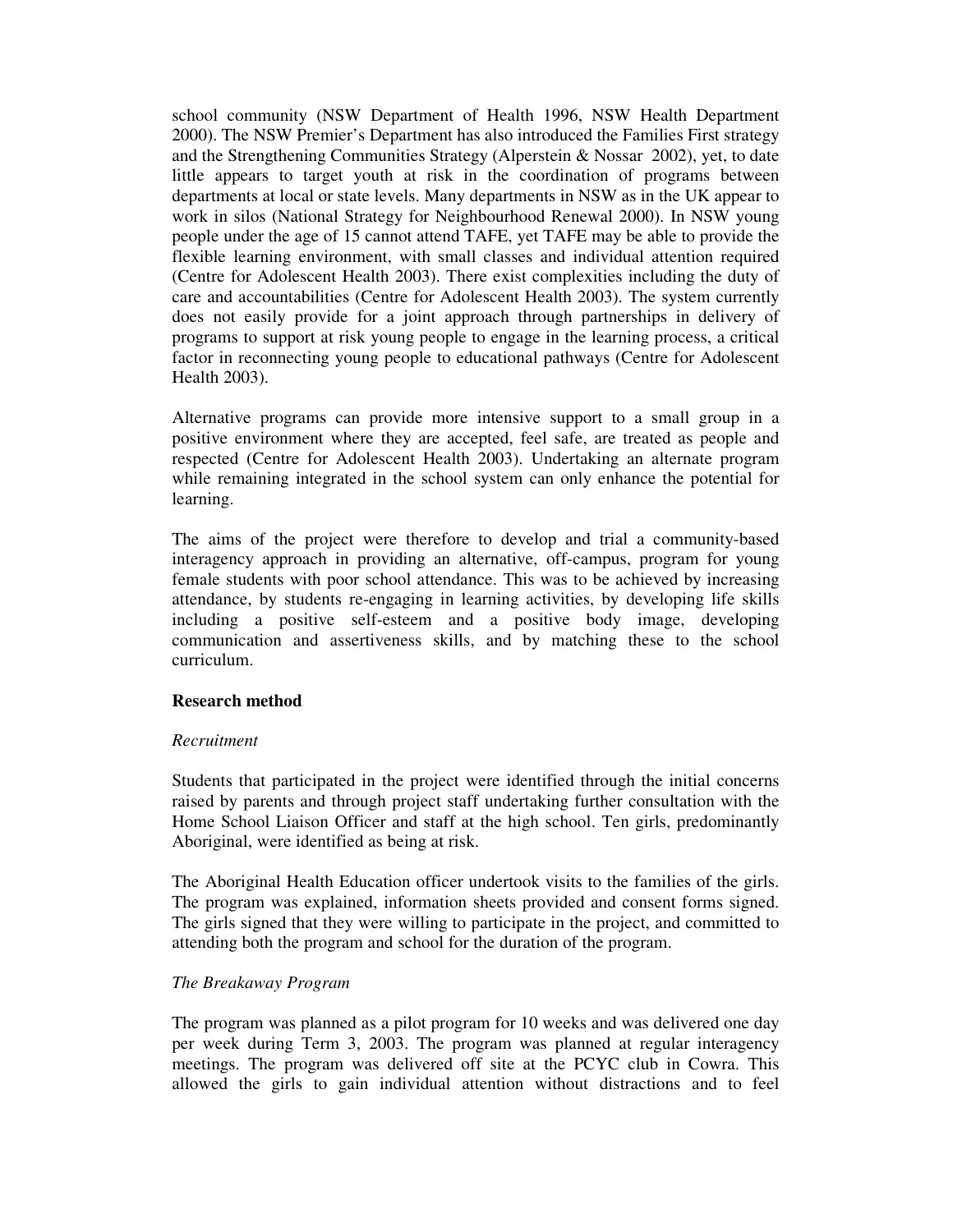comfortable in an environment not associated with school thereby maximising reengagement in learning.

Each day was structured around three sessions. The ten-week program covered the following themes:

- Introduction, agreements, journals
- Stress management
- Sex education and sexual health
- Drug dangers
- Self-esteem
- Diet
- Life skills (with Centrelink)
- What women want assertiveness skills
- Anger management
- Make over

Session one focused on the theme of the day. Health staff, welfare staff and others, depending on the issue and expertise required, delivered these sessions. The second session of the day was delivered by TAFE with a focus on literacy. These sessions supported the initial health themes of the day by ensuring that complementary teaching methodologies were used. Health concepts were reinforced through small group discussions and by working closely with individual students. Reflective journals used in each session personalised the particular health issue under discussion. Different text types were planned for use throughout the program. The final session of the day was based on acquiring life skills and was aimed at being more relaxed than previous sessions. These sessions included self-defence, physical activity, cooking, personal hygiene and grooming.

# *Measures*

Individual sessions were evaluated throughout the program. The program was evaluated overall using the following measures:

# *Self-esteem*

The Coopersmith Self-Esteem Inventory was administered at baseline and again post implementation of the program. The Coopersmith Self-Esteem Inventory is a standardised measure assessing the individual in domains relating to home-parents, school-academic, social-self and general self. The Coopersmith Self-Esteem Inventory was selected above others such as the Piers-Harris, Rosenberg or Harper's SPPC for its readability in terms of sentence length and complexity of language, its length, its ease of administration and relevance to the program delivered. As the Coopersmith Self-Esteem Inventory results in a continuous score, a t-test to detect a difference between two means in dependent samples was used to compare the baseline and post-intervention scores. Analysis was undertaken using data for 8 students present at both baseline and post-intervention data collection points.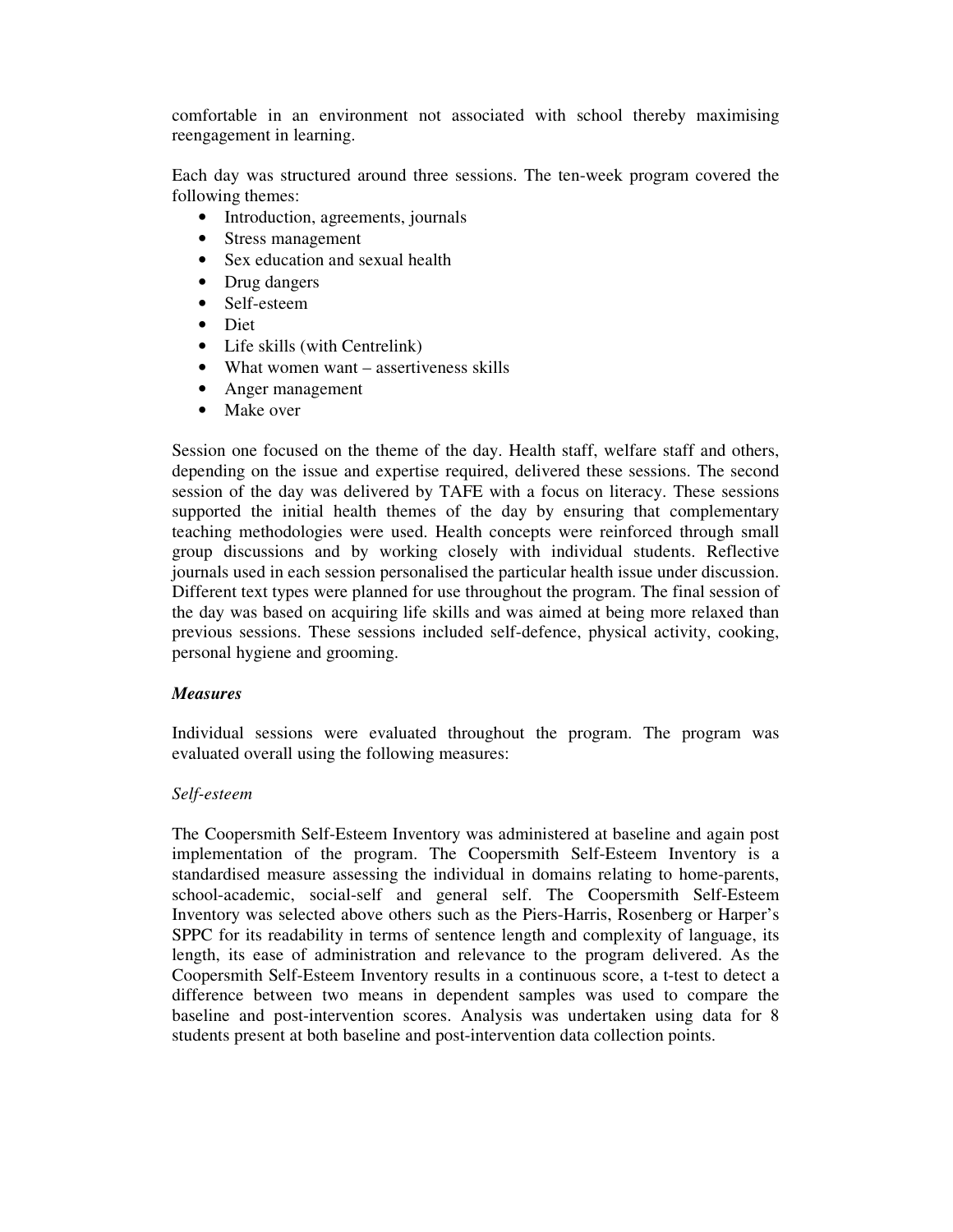#### *School attendance*

School attendance data was gathered for the term prior to program implementation, throughout the program delivery period and the term following the program. Data is currently being analysed for Term 4. Data was obtained from the school attendance database with permission from the parents and Cowra High School. The t-test for comparison of two means was used to compare the data for terms  $2 \& 3$ .

# *Reflective journals and portfolios*

Journals were used at the beginning of each literacy session as a strategy to engage students in writing their personal thoughts about the health concepts discussed that day and as an opportunity to reflect on the personal life issues that had occurred during the week. Students were also required to keep a portfolio of their written work as evidence of achieving competency in selected literacy skills and text types. Based on a currently successful model of practice with youth at risk, the literacy program was designed to use computers as a mechanism to motivate and maintain students' interest.

# *Group discussion*

In the final week of the program a group discussion was held with participating students to gain their perception of the program, the programs usefulness and to determine if the girls attitude to school had altered.

# *Parent survey*

A brief questionnaire was distributed to the parents of participants to gain their perception of the program, the likes and dislikes relating to the program, asking if there was anything they felt was not covered that they would have liked included in the program or that their daughters would like to know more about.

# *Interviews of key stakeholders*

Interviews of key stakeholders are currently being undertaken relating to the pilot program. The interviews are assessing the usefulness of the program to the students from an organisation's perspective, the relevance of the program to the organisation, the gains the program has brought to the organisation and the barriers encountered during the delivery of the program.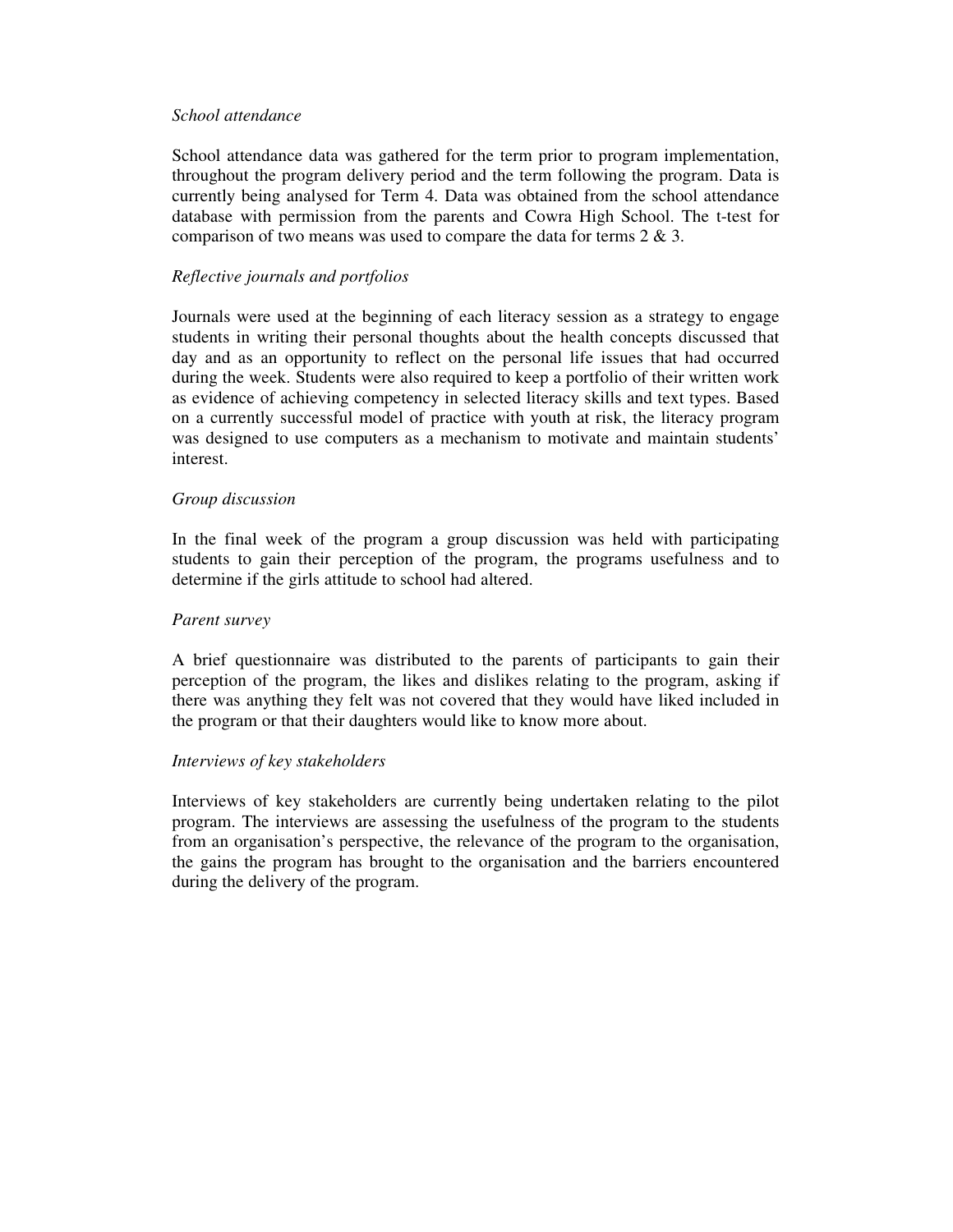# **Findings**

#### *Self-esteem*



One student showed a decline in self-esteem, one had a score that remained the same, while six students demonstrated improvements. Improvements ranged from 4 points to 20 points. The average improvement was 10 points for those that improved their score.

Although the difference in the mean score for self-esteem between baseline and postintervention did not reach significance (p=0.32), the self-esteem measures demonstrated an improvement for the majority of students.



*School attendance*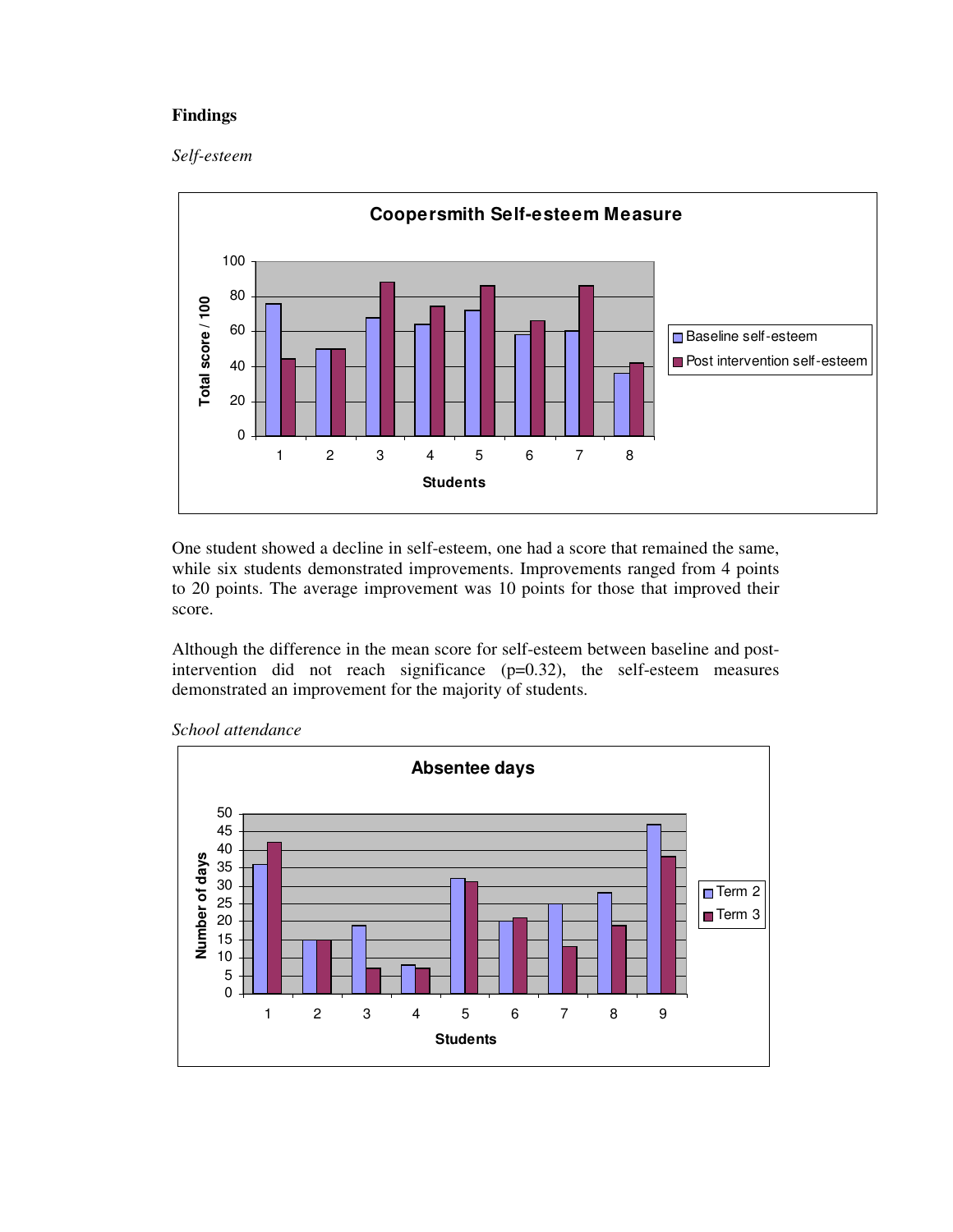Data for school attendance was available for 9 students. There were 49 school days in each of Terms 2 and 3 in 2003. The number of days absent ranged from 8 to 47 for Term 2 with an average of 25.6 days, and from 7 to 42 with an average of 21.4 days in Term 3. There was a significant drop in absenteeism between Term 2 and Term 3 (p=0.005). The above data includes absenteeism for any part of the day. That is reading, morning or afternoon, sport and suspension.

### *Reflective journals and portfolios*

All students participated in the development of a personal, reflective journal to reflect on the lesson content delivered by the health workers however the students demonstrated a reluctance to engage in reflection of a personal nature. Students were willing to draw on existing computer word processing skills to produce the journal but were very reluctant to use any other programs to produce and illustrate creative texts. Students did not demonstrate high levels of competence in the selected literacy skills or in producing different text types. Rather, students adopted a collage/poster approach to recording concepts, ideas and learning outcomes

### *Group discussion*

The key outcomes from the group discussion were that students felt that they had achieved something through the program, that they enjoyed the program, and felt more confident. When asked individually about their attendance at school, the majority of students stated that they would stay at school at least until the end of Year 10, with several intending to stay on and complete Year 12.

#### *Parent survey*

All comments received regarding the program were positive. Gains in confidence and increased attendance and performance at school were the main highlights from this survey. A range of topic areas were of interest to the students including sexual health, personal grooming and cooking.

#### *Interviews of key stakeholders*

Some of the highlights from the interview process have included the ongoing improved working relationship between partner organisations participating in the program, positive feedback from the school on participation rates and confidence levels of students who undertook the program, a sense of ownership of the program by the local community (including the Aboriginal community), and the motivation and commitment to implement a second phase of the project. The program was in line with the strategic directions of each participating organisation and therefore became core business for the organisation.

One of the key barriers identified while implementing the program was the need for consistency in the attendance of a supervising teacher. Duty of care for the program remained with the school. For this reason the program required someone in attendance at all times. Given the nature of the student attending the program it was thought to be more beneficial for that teacher to be the same person throughout the program whenever possible. This would enhance continuity and enable the participants to feel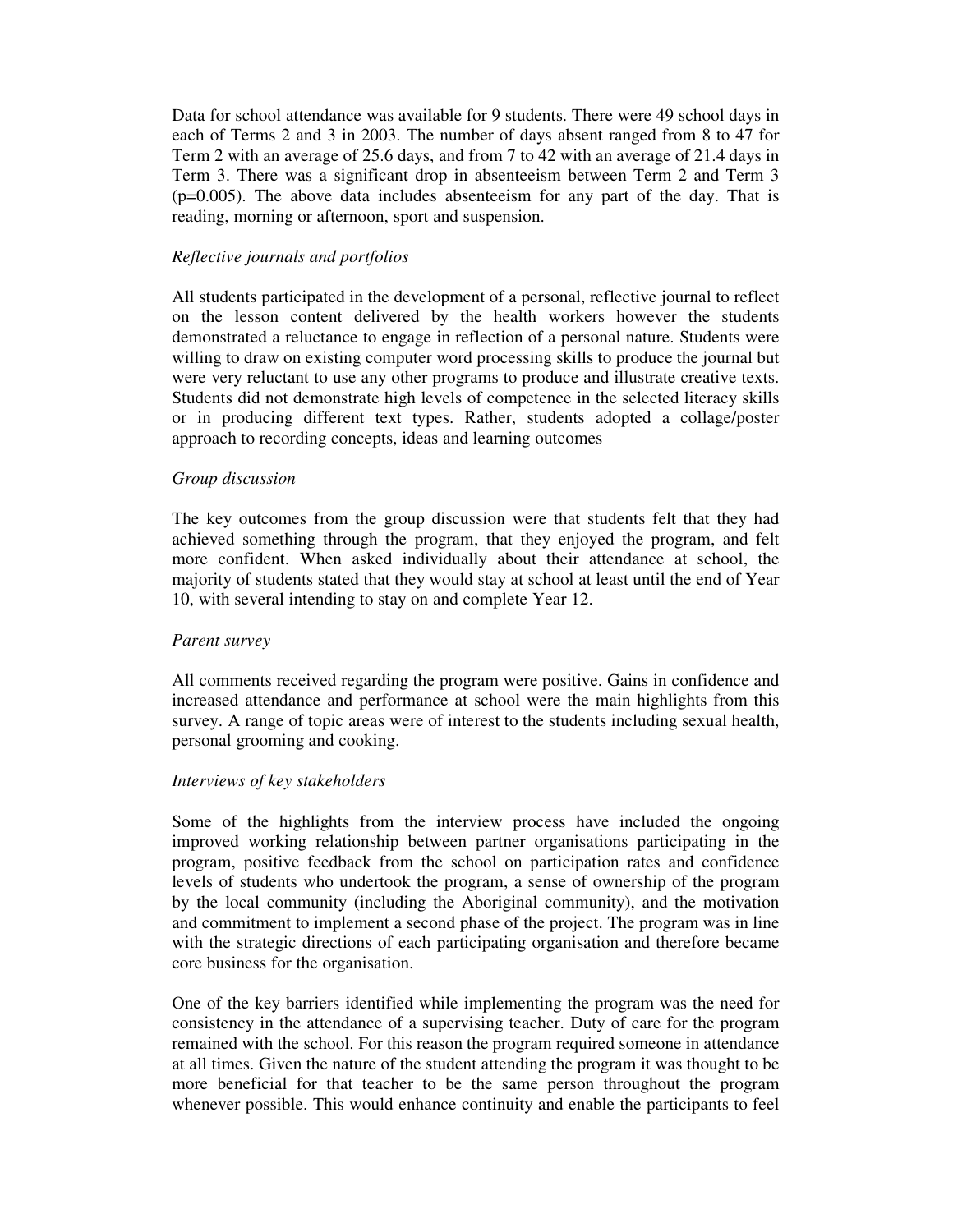more confident in participating fully in activities, as trust in others is a fundamental concept underpinning the program.

#### **Discussion**

Poor school attendance is strongly associated with lack of support and the low prioritisation of education by parents and students themselves. Given that parents of truants often encourage or condone truancy, while students become disaffected or bored (SEU 1998), one of the positive aspects of this program has been the willingness of the young girls to participate and the support gained from parents for their participation. Youth with poor school attendance are often seen as "streetwise", yet, through truancy they have missed essential elements of education relating to numeracy, literacy and life skills. They are the very group that are "at risk". Their participation combined with the strong commitment of the young girls to attend both the program and school, has meant that the key aims of the program have been met. This has been demonstrated by the significant improvement in attendance between Term 2 and Term 3, when the intervention program was delivered.

In addition to increased attendance, participants appeared to have increased motivation and group discussion indicated a greater sense of control over their learning and future directions. The participants' change in perspective as to when they will leave school indicates a greater connectedness to school. Students were able to enable to engage with key staff not only from educational sectors involved, but also health and the police. Since implementation of the program participants have increased access to the health service.

The lack of willingness by the students to engage in reflective writing in their journals on their personal lives can possibly be attributed to a perceived risk associated with exposing their innermost thoughts. Perhaps the concept of a reflective journal was either not understood or was too adult in nature. The assumption by TAFE staff that the students would readily use a variety of computer programs to maintain selfmotivation and interest and illustrate written work, proved to be invalid for this group. Interestingly students reverted to a proven and less risky method of collage/poster presentation that used colour and artwork, an approach that did not risk failure at demonstrating extensive literacy skills. Participants' behaviour in relation to these activities reinforces the need for further development of these skills within the group.

Another of the successful aspects was that the project proved to be an excellent example of interagency cooperation to pool expertise, personnel, and resources to provide programs for youth at risk. The program fitted within core priorities for each organisation involved which permitted dedication of time for support and implementation. The program provided challenges to both participants and those delivering it which created interest and maintained motivation throughout. Partner organisations have committed to the implementation of a further two programs to date. The program being delivered is in the process of being refined and planning is underway to provide ongoing support for past participants.

There are some challenges that remain for the longer term. Students still need to continue to maintain their level of attendance and to continue to develop literacy and numeracy skills. Teachers within the school system will be required to support these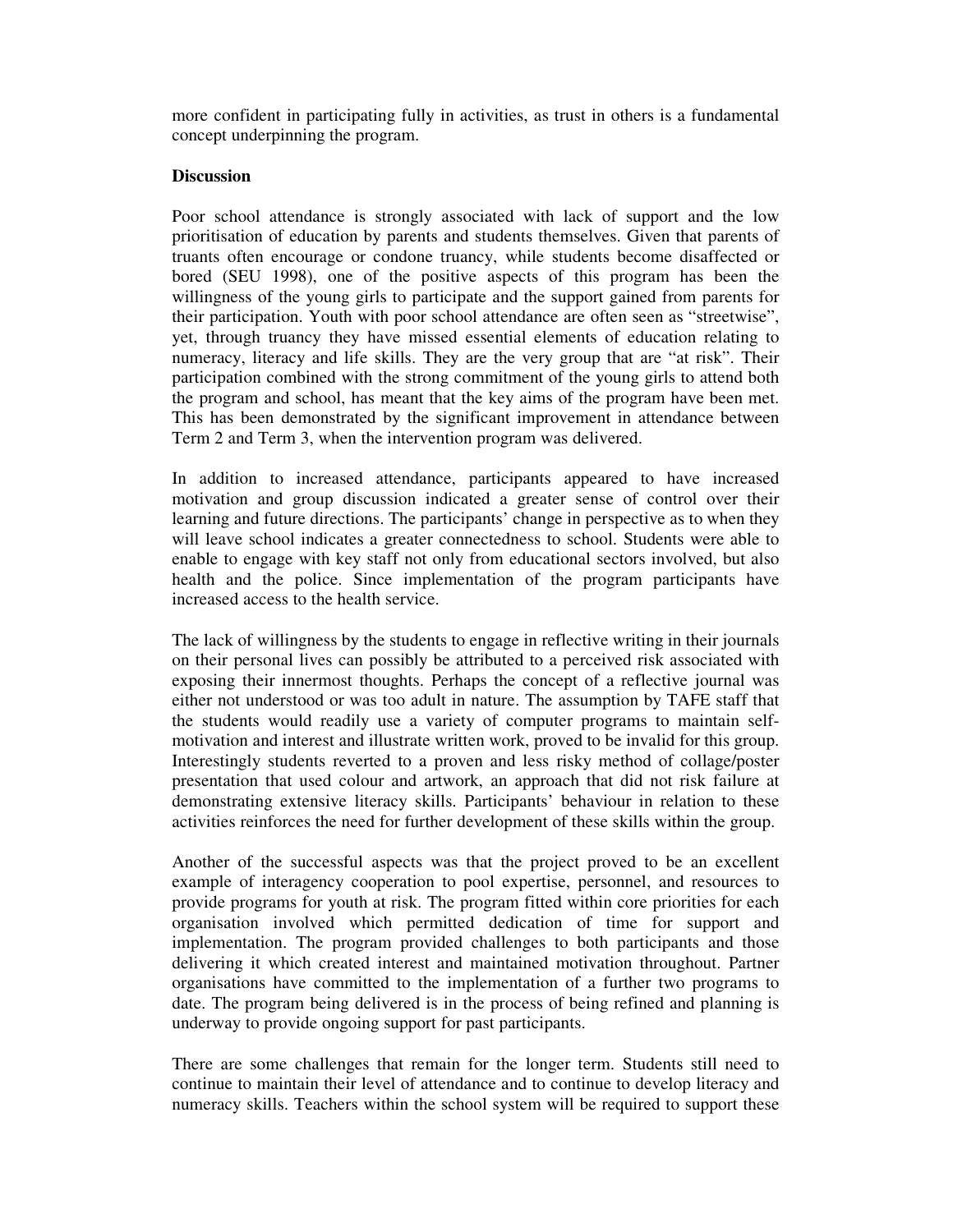students. Their skills will be enhanced by involvement in subsequent programs, and ongoing support within the school system, by providing peer support to others, with assistance. The gains made with regard to improved confidence and self-esteem will enhance participants' reengagement in learning.

In the preparation for the continuation of the program more responsibility has been taken on by the school teachers and management. Further development has occurred in matching the content of the Breakaway program to educational outcomes to the PD/H/PE and English syllibi. Improvements are also planned for the administration and information collection regarding the parent survey and post qualitative data from students.

We are encouraged by the evidence of the project success as much as the anecdotal comments of students. As one participant put it to another prospective student:

#### **" Youse'd be stupid not to do it!"**

#### **Conclusions**

The Breakaway Project demonstrated that agencies have worked together effectively in achieving gains in both attendance and reengaging in learning amongst a group of at risk young people.

### **References**

Aboriginal Education Unit, Department of School Education. (1995). *Aboriginal education Policy*. NSW Department of School Education.

Acheson Sir D. (1998). *Independent Inquiry into Inequalities in Health Report*. The Stationary Office, London.

AIHW (Australian Institute of Health and Welfare). (2003). *Australia's young people: their health and wellbeing*. Canberra:AIHW.

Alperstein G, Nossar V. (2002). Can the families first strategy contribute to reducing health inequalities? *NSW Public Health Bulletin*, 13:3, 38-41.

Centre for Adolescent Health. (2003). *Premier's Drug Prevention Council's School Retention Initiative, Interim research report, Strengthening partnerships to facilitate expanded pathways: keeping young people connected to learning.*

DfEE (Department for Education and Employment). (1999). *Schools Plus: Building Learning Communities*. DfEE, London

National Strategy for Neighbourhood Renewal (2000) *Report of the Policy Action Team 12. Young people*. UK Government.

NSW Department of Education and Training. (2002) *TAFE NSW: Strategic Directions 2002-2004*. NSW Department of Education and Training.